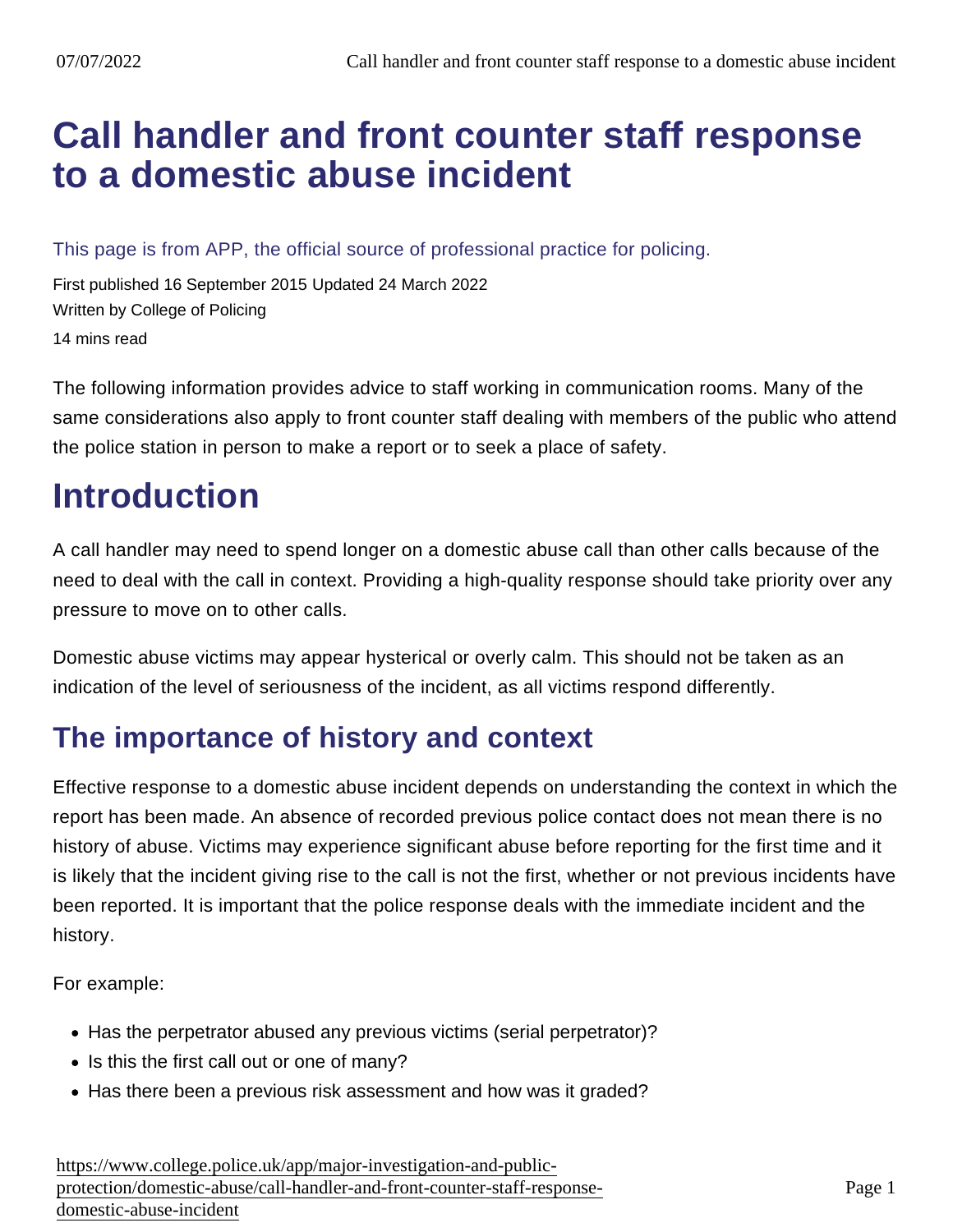- Has the victim been subject to [MARAC](https://www.app.college.police.uk/app-content/major-investigation-and-public-protection/domestic-abuse/partnership-working-and-multi-agency-responses/#multi-agency-risk-assessment-conferences-for-domestic-abuse-) in the last 12 months?
- Is there an agreed codeword to request police help without putting the perpetrator on notice, for example, asking for a pizza or taxi?

The call handler needs to be able to find this information easily.

Forces should consider creating and maintaining a running narrative for each victim and perpetrator which can be accessed immediately on the force system. This would avoid the need to ask the victim to repeat a full history on each occasion, thus saving time. This makes the process easier for the victim and ensures that the attending officer has the information needed to inform an accurate risk assessment of each incident.

If a victim is working with an [independent domestic violence adviser \(IDVA\)](https://www.app.college.police.uk/app-content/major-investigation-and-public-protection/domestic-abuse/victim-safety-and-support/#independent-domestic-violence-adviser-young-people8217s-violence-adviser-and-independent-sexual-violence-advisers) or other domestic abuse specialist, they are advised to call the police before a situation escalates to violence. Calling at an early stage does not mean the risks are lessened.

Force systems should, as a minimum, allow known victims to be flagged. Forces should consider having system prompts for the call handler when the known victim flag is selected during a call.

Some domestic abuse incidents are reported by a third party, for example, a relative, a neighbour or a witness in the street. Call handlers should be alert to the possibility that the caller may be unsure of what they are seeing and describe the incident as something different, such as antisocial behaviour, when it is in fact a domestic abuse incident. Where there are indicators that the incident may be domestic in nature, call handlers should look behind what is being reported and check for related calls or history.

Staff working in contact and dispatch centres should be trained to identify and grade domestic abuse incidents appropriately. The inappropriate logging of domestic-related incidents as, for example, a concern for safety, criminal damage or antisocial behaviour, can cause delay and place victims at risk. The training should emphasise that abuse is not only physical and should ensure that staff are familiar with more subtle forms of abuse such as [controlling or coercive behaviour](https://www.app.college.police.uk/app-content/major-investigation-and-public-protection/domestic-abuse/context/#coercive-and-controlling-behaviour) .

Perpetrators sometimes call 999 themselves to make a [counter-allegation](https://www.app.college.police.uk/app-content/major-investigation-and-public-protection/domestic-abuse/first-response/#determining-the-primary-perpetrator-and-dealing-with-counter-allegations) by:

falsely alleging that they are the victim of an assault in order to pre-empt an assault allegation against them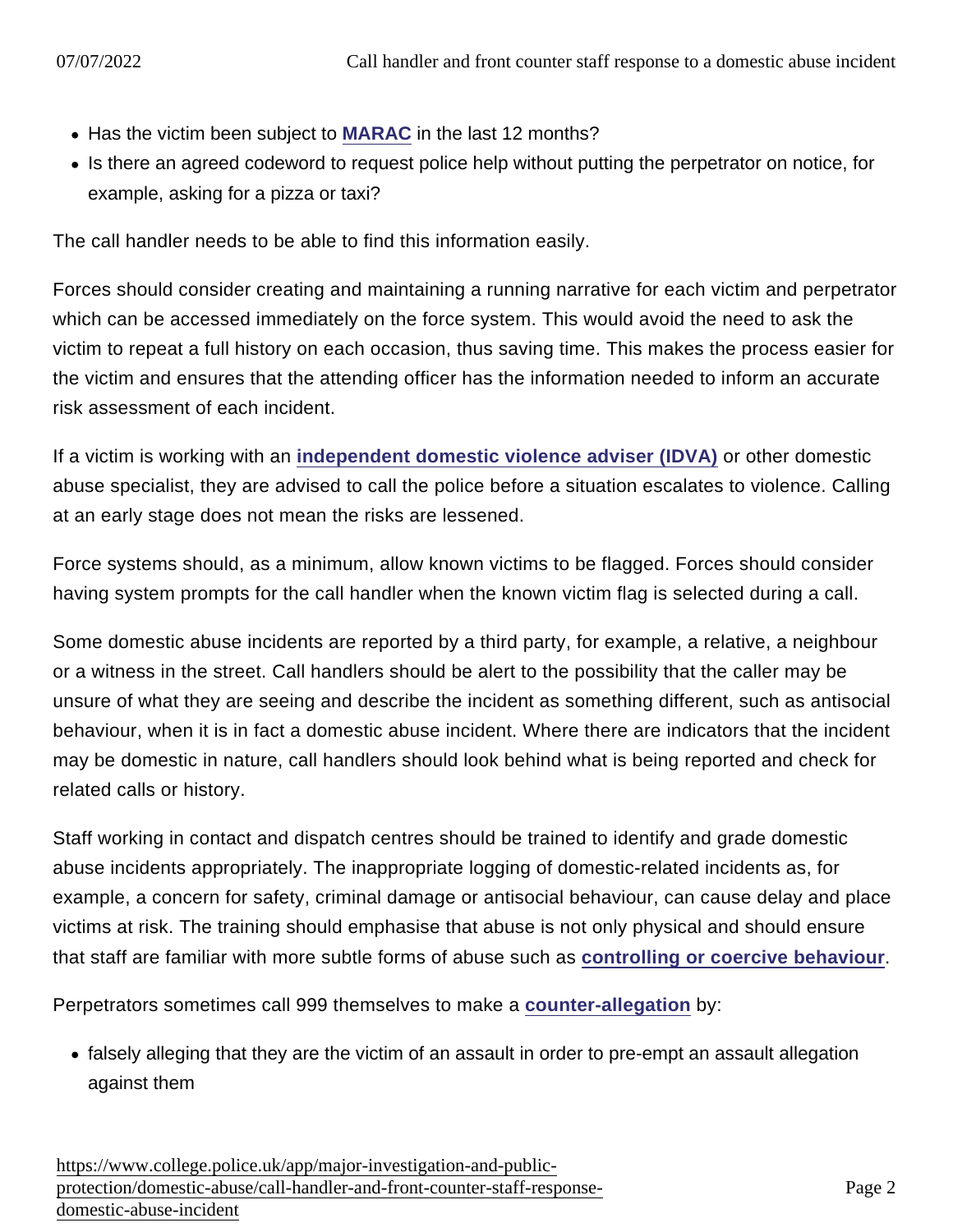reporting an assault on themselves, which is actually an act of self-defence or resistance by the primary victim

# Safety issues

The first priority of the police in responding to a domestic abuse incident is to protect the victims and any other persons at risk, including children and police officers.

### Call handlers

To ensure the safety of those reporting domestic abuse, call handlers should:

- prioritise the safety of the victim and children (giving safety, first aid or other advice as appropriate)
- keep the victim or caller accurately informed of the deployment of officers

The emergency call may be made from a public place or somewhere such as a hotel room that is unfamiliar to the caller, rather than a private dwelling. The call handler should seek information about the location to enable prioritisation and keep it under continuous review, as conditions may change quickly in an insecure environment. Agreed procedures should be in place to respond quickly to:

- an open line/silent call
- an agreed codeword
- activation by the victim of a [TecSOS phone or equivalent device](https://www.app.college.police.uk/app-content/major-investigation-and-public-protection/domestic-abuse/victim-safety-and-support/#technology)
- activation by the victim of an intruder alarm at their home address
- activation of a proximity tag or other monitored GPS device worn by the abuser

#### If the suspect is still present at the scene

Keep the caller on the line. Any background noise from a 999 call will automatically be audiorecorded and could be used as evidence. It also helps in monitoring the incident and ensures that officers arriving at the scene have the most up-to-date information about the situation.

#### If the suspect has left the scene

Advise the caller to lock and secure the premises where possible, taking their mobile phone with them or, if using a fixed telephone line, keeping it open so that any continuation of the incident can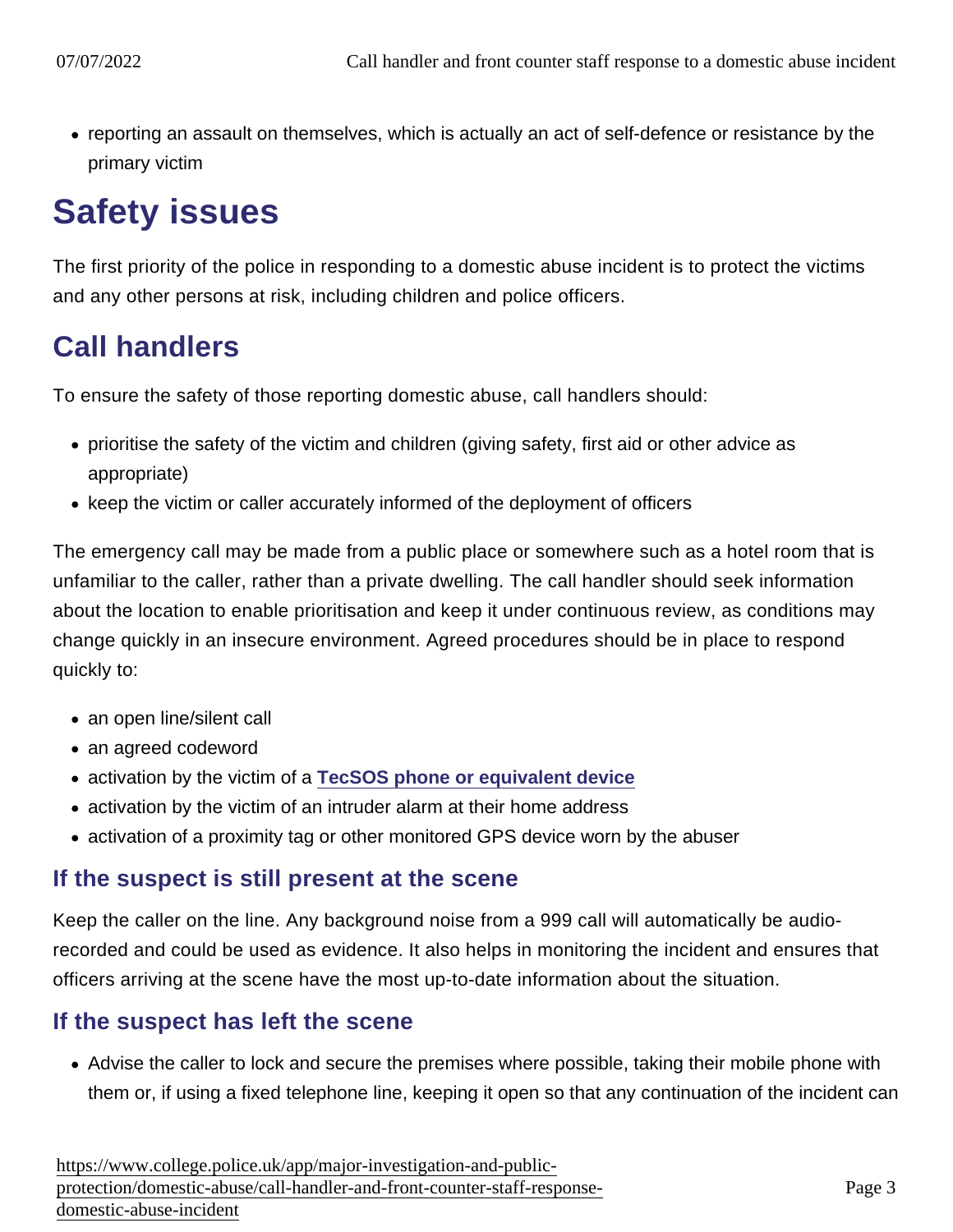be heard.

- Agree a key word for the caller to signify that the suspect has returned.
- Take a full description of the suspect and circulate it to officers in the area

When assessing call priority, it should be borne in mind that the perpetrator may have left temporarily while the 999 call was being made but could return at any time. They may be waiting to see if police officers arrive at the scene. They may also be forcing the victim to say that the perpetrator has left and everything is fine.

#### If the caller is a child

Obtain essential information from the child about what has happened, with a focus on safety. Key questions could include the following.

- Are you hurt?
- Is anyone hurt?
- Is the person who did it still there?
- Where are you now?
- Are you scared?
- What is your name?
- How old are you?
- Who else is there? What are their names?

If necessary, give safety advice such as to hide in a room until the police arrive.

Check all that is known about the address and the people involved.

Grade the call and deploy resources according to force policies.

### Front counter staff

In some areas, front counter staff may have responsibilities akin to a call handler or first responder in terms of gathering information. They should follow local procedures and be guided by the advice provided for those roles in the APP. The following considerations are those common to all front counter staff, irrespective of local variance in the responsibilities attached to the role.

Front counter staff dealing with reports should, as a priority, establish if the victim and any children are at immediate risk or have time constraints, for example, if the person has attended the police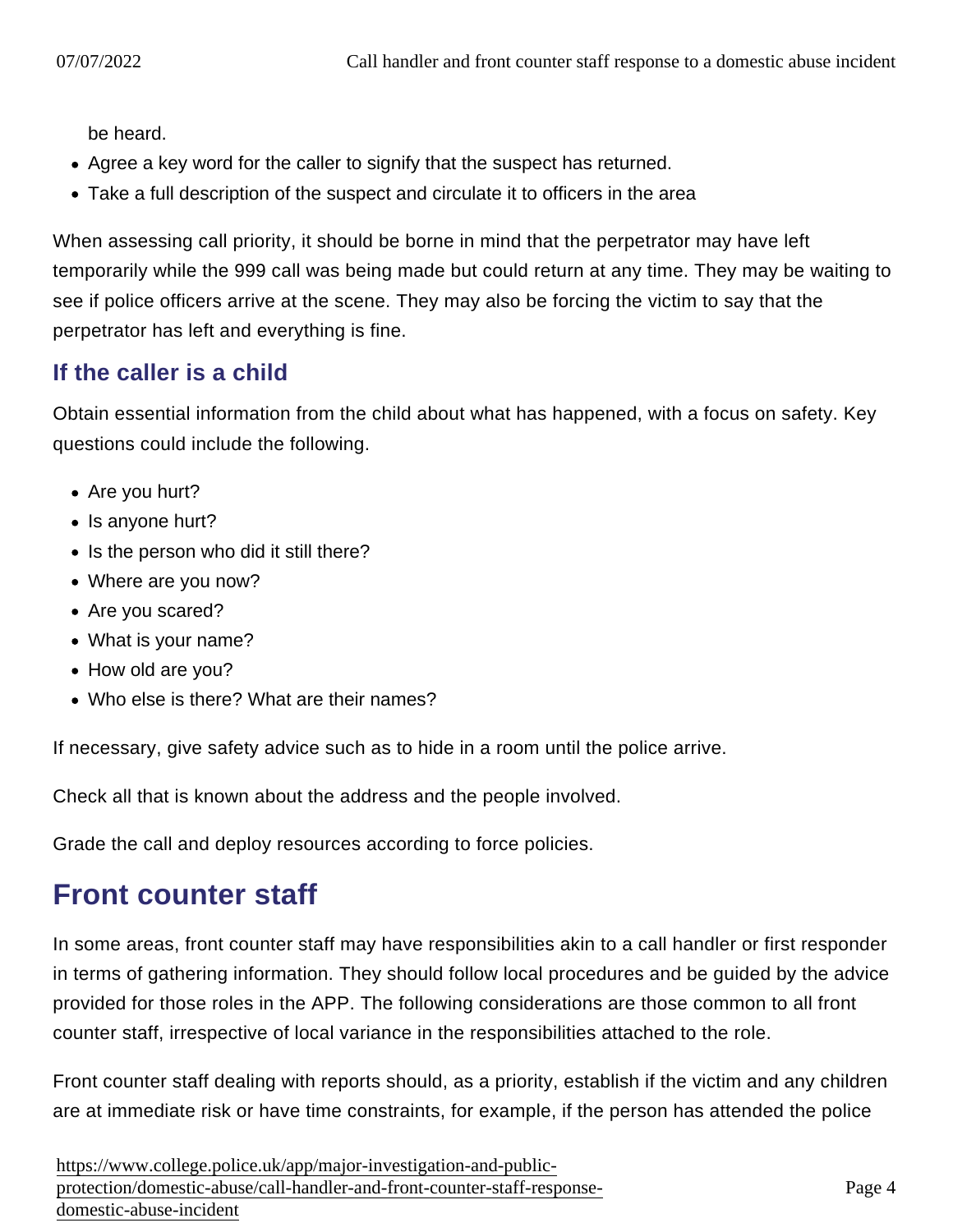station while the abuser is asleep or at work, or if the victim is being timed by the perpetrator while on the school run or at an appointment. Waiting in those circumstances may increase risk to the victim, which must be flagged to the responding officer. This may be particularly relevant in cases where an interpreter is needed. As soon as front counter staff become aware that a victim wishes to report domestic abuse, they should take the victim out of public view to reduce the risk of the abuser seeing them or finding out that they have attended the police station.

#### Checklist: Key considerations for front counter staff taking a report of domestic abuse

If the report is made by a victim:

- take them out of public view to reduce the risk of the abuser seeing them
- establish if the victim and any children are at immediate risk, for example, if they are fleeing the perpetrator
- establish if the person making the report is subject to time constraints and flag this to the responding officer if applicable so that the report can be prioritised
- if the victim is unable to wait for an officer to become available to speak to them, establish when and how they can be contacted without placing them at further risk
- if they are believed to be at risk of serious harm if they leave without being seen by an officer, response should be prioritised

If the report is made by another person, for example, a concerned family member, friend or neighbour, they may also be at risk if the perpetrator discovers that they have reported the abuse and similar considerations apply.

# Confirmation of information

Call handlers should adopt the following approaches when confirming information about domestic abuse incidents.

- If it is safe to do so, check if the victim or caller is out of earshot of the suspect and any children.
- Be alert to a sudden change in the conversation or voice indicating the perpetrator is back in earshot. Be prepared to ask, 'Are they back in the room? Just answer yes or no'.
- Confirm regularly throughout the call what the caller is saying or seek clarification where details are difficult to understand.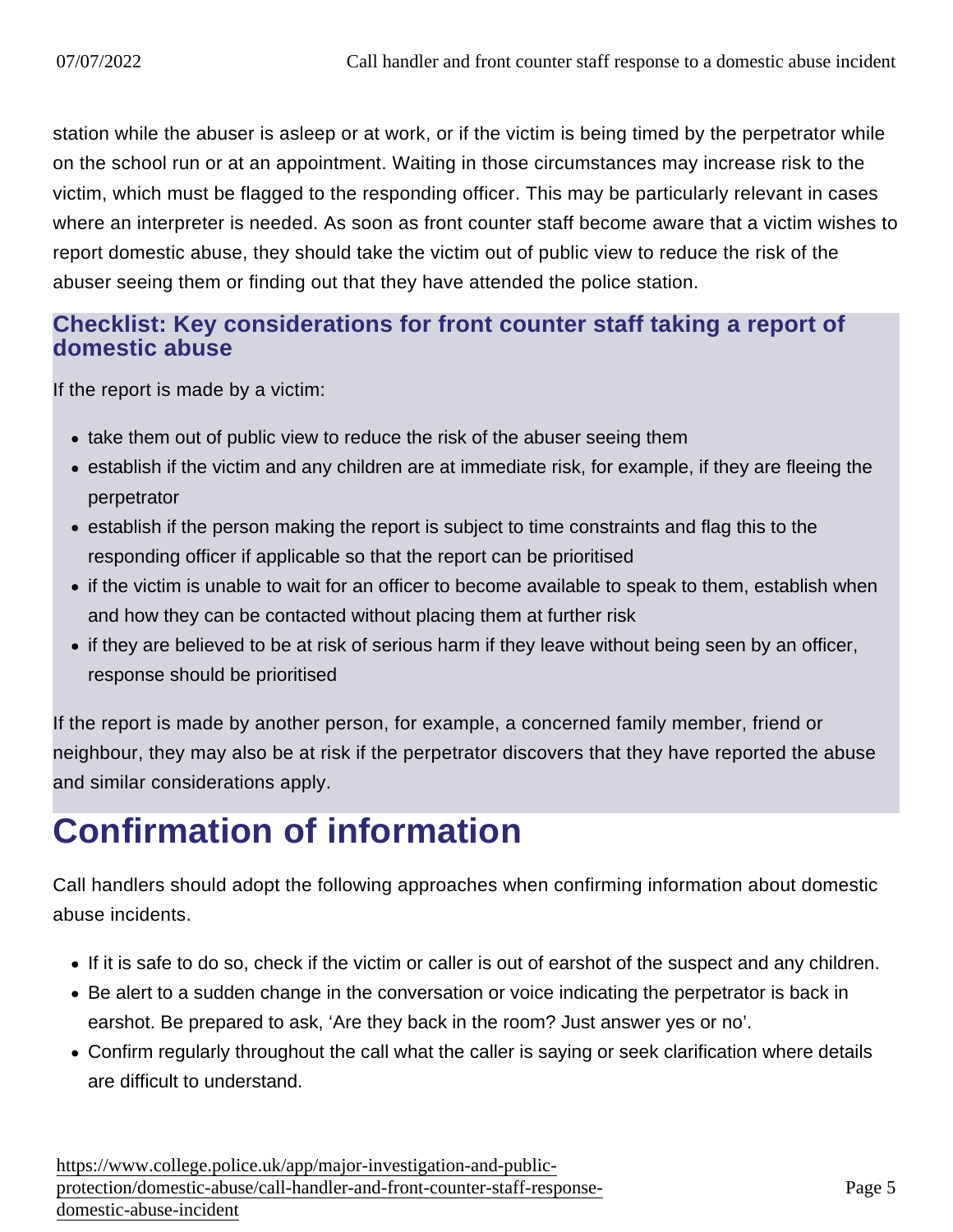When telephone calls are cut off, this requires an urgent reassessment of the call grading as the safety of the caller might be further threatened.

Remember to convey a reassuring attitude to the caller, as they may be feeling apprehensive about making contact with the police and worried that they will not be believed.

### Checklist: Information gathering

Full details of the incident and of all parties involved should be recorded and flagged appropriately on the incident log, in line with local policy. Call handlers or report takers should seek, record and disseminate the information listed below. In situations where fast deployment is required, an abridged checklist may be used to identify risks associated with the deployment, and then further information can be gathered once the immediate risk has been managed.

- Location and identity of the caller or person making the report.
- Location of the incident.
- Location of the suspect, victim and children.
- Whether the parties are injured.
- Severity of any injury and whether medical assistance is required.
- Identity of all parties involved including the victim, children and suspect (for example, names (correctly spelt), sex, dates of birth, home addresses, telephone numbers).
- Whether there are any children normally resident at the address and, where present, if they are safe.
- Whether any weapons have been used (in particular firearms or knives, although any object used as a weapon is relevant).
- Whether any weapons are available to the suspect and whether the suspect or another household member holds a licence for a firearm.
- Whether communication difficulties exist, for example, if English is not the caller's first language and officers will require an interpreter.
- Whether there are any special needs, for example, mental or physical disability.
- In what capacity the parties are involved.
- Whether any person present appears drunk or has taken drugs.
- Whether there is any history of domestic abuse or other relevant offending.
- Description of the suspect.
- If the suspect is believed to have left the area and, if so, where they are believed to have gone.

[https://www.college.police.uk/app/major-investigation-and-pu](https://www.college.police.uk/app/major-investigation-and-public-protection/domestic-abuse/call-handler-and-front-counter-staff-response-domestic-abuse-incident)blic[protection/domestic-abuse/call-handler-and-front-counter-staff-resp](https://www.college.police.uk/app/major-investigation-and-public-protection/domestic-abuse/call-handler-and-front-counter-staff-response-domestic-abuse-incident)onse[domestic-abuse-incide](https://www.college.police.uk/app/major-investigation-and-public-protection/domestic-abuse/call-handler-and-front-counter-staff-response-domestic-abuse-incident)nt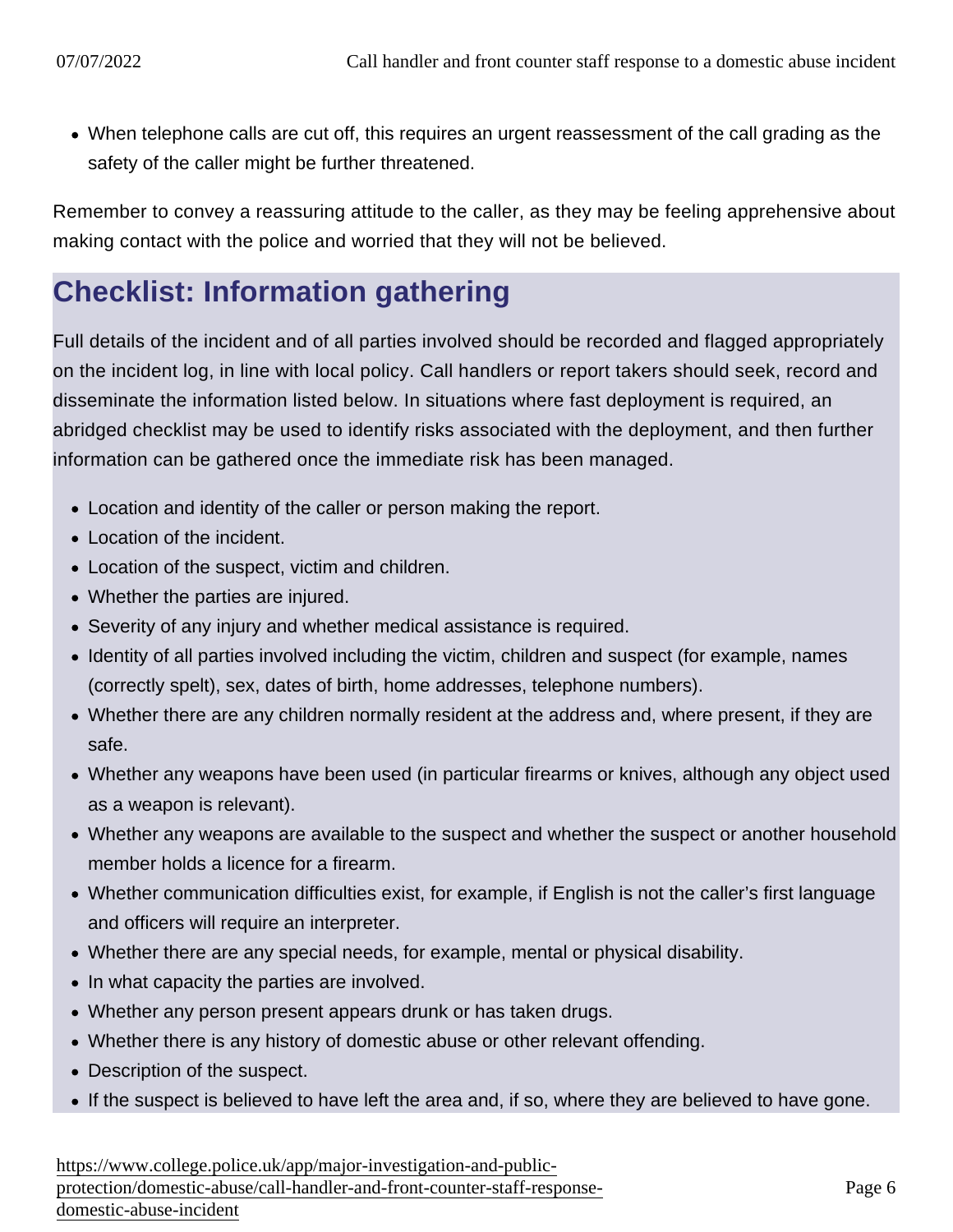- Whether any court orders apply.
- First account of what the caller says has occurred (recording it verbatim).
- Details of the demeanour of the victim, suspect and others present, and background noise (including shouting, words spoken).

Call handlers should make appropriate checks of IT and/or paper-based systems for any previous reported domestic abuse history and other relevant information:

- previous risk assessments
- PNC checks for both the suspect and the victim (paying particular attention to any markers or alerts),
- the PND
- bail conditions
- civil injunctions
- court orders relating to child contact
- child protection intelligence systems child protection register (in Wales), local authority children's services information on children subject to a child protection plan (in England)
- ViSOR
- any record of current or previous [MARAC](https://www.app.college.police.uk/app-content/major-investigation-and-public-protection/domestic-abuse/partnership-working-and-multi-agency-responses/#multi-agency-risk-assessment-conferences-for-domestic-abuse-) involvement with the victim, for example, if they have a [MARAC](https://www.app.college.police.uk/app-content/major-investigation-and-public-protection/domestic-abuse/partnership-working-and-multi-agency-responses/#multi-agency-risk-assessment-conferences-for-domestic-abuse-) flag on the local force system, where such a flag is used

# Preservation of evidence

When the call handler has established that the victim is safe, some basic advice should be given about preserving the crime scene until the police arrive. Depending on the nature of the incident, this could include:

- not moving anything (or allowing others to do so)
- not cleaning up or tidying the house
- not washing or taking a shower
- not changing clothing
- not allowing children, relatives, neighbours or animals to enter areas where the incident took place (where possible)

# **Deployment**

[https://www.college.police.uk/app/major-investigation-and-pu](https://www.college.police.uk/app/major-investigation-and-public-protection/domestic-abuse/call-handler-and-front-counter-staff-response-domestic-abuse-incident)blic[protection/domestic-abuse/call-handler-and-front-counter-staff-resp](https://www.college.police.uk/app/major-investigation-and-public-protection/domestic-abuse/call-handler-and-front-counter-staff-response-domestic-abuse-incident)onse[domestic-abuse-incide](https://www.college.police.uk/app/major-investigation-and-public-protection/domestic-abuse/call-handler-and-front-counter-staff-response-domestic-abuse-incident)nt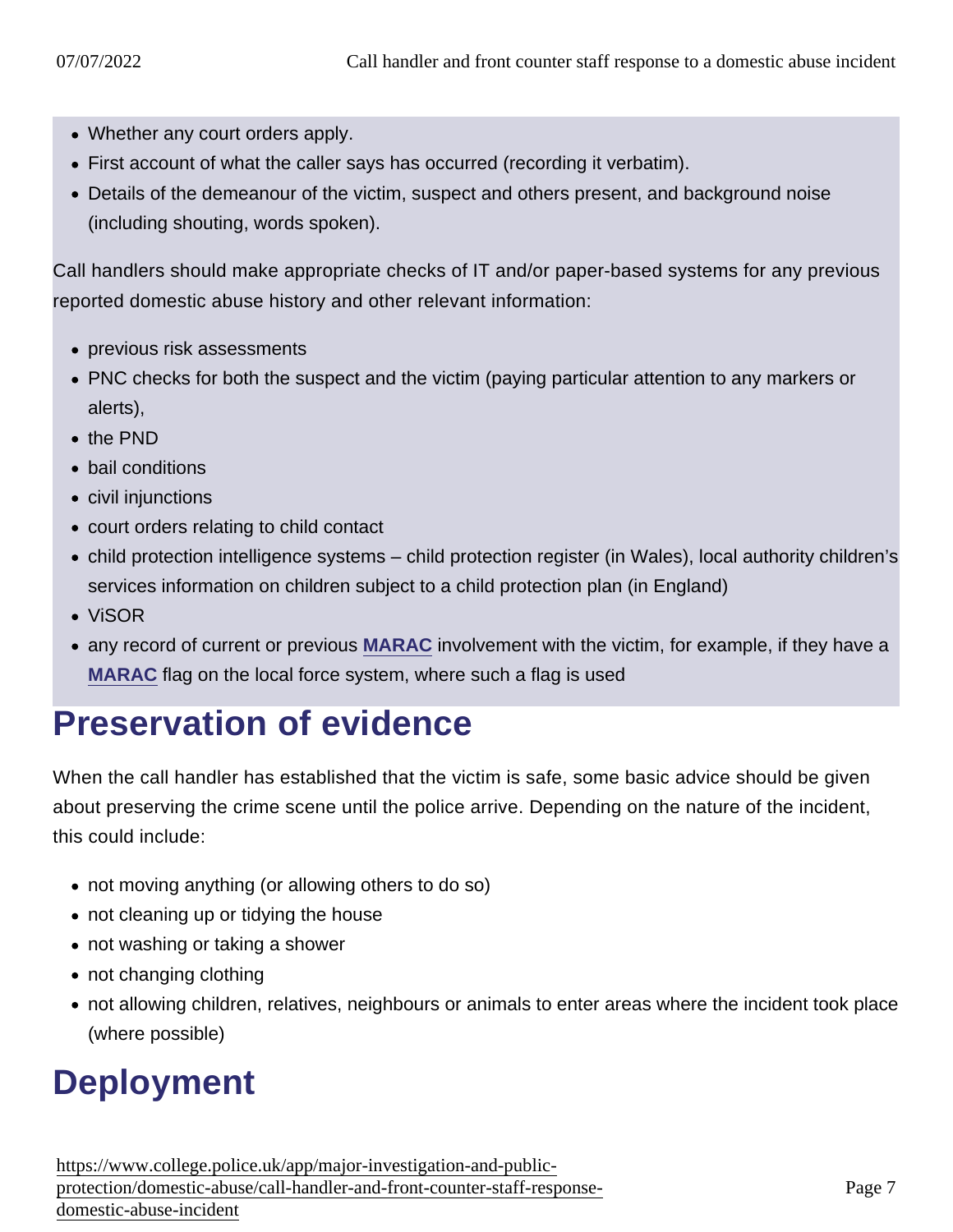An immediate response should be sent to a domestic abuse incident, subject to any risk indicators to the contrary. It is not normally appropriate to make an appointment for a victim of domestic abuse to attend the police station instead. Any delay increases the likelihood of the victim changing their mind or being intimidated in the meantime and it is common for victims to fail to attend.

There is some good evidence to show that where officers responding to domestic abuse are equipped with body worn cameras the proportion of sanctioned detections resulting in a criminal charge increases. The impact of attending officers wearing BWV on the views and experiences of victims has not yet been explored however. Forces may want to consider whether officers equipped with BWV should be routinely assigned to domestic abuse incidents.

For further information see College of Policing (2015) [The Essex Body Worn Video Tria](http://www.bwvsg.com/wp-content/uploads/2013/07/BWV_ReportEssTrial.pdf) l, Owens, Mann and McKenna.

## Checklist: Deployment

Call handlers should:

- prioritise the safety of those at the incident, members of the public and officers
- ensure that medical assistance is en route, where appropriate
- make sure that support (backup) is available for the officer(s) attending the incident, where appropriate
- inform the caller when an officer(s) has been dispatched
- inform the officer attending of all relevant information (see checklist below)
- inform the caller when police have arrived at the scene so that the officer(s) can be safely admitted to the premises

### Checklist: Details to be provided to the attending officer

Information to be provided to the attending officer includes:

- details of any children present
- the results of the IT and/or paper-based search outlined above
- whether the victim has a [MARAC](https://www.app.college.police.uk/app-content/major-investigation-and-public-protection/domestic-abuse/partnership-working-and-multi-agency-responses/#multi-agency-risk-assessment-conferences-for-domestic-abuse-) flag
- any communication difficulties (language, hearing, speech)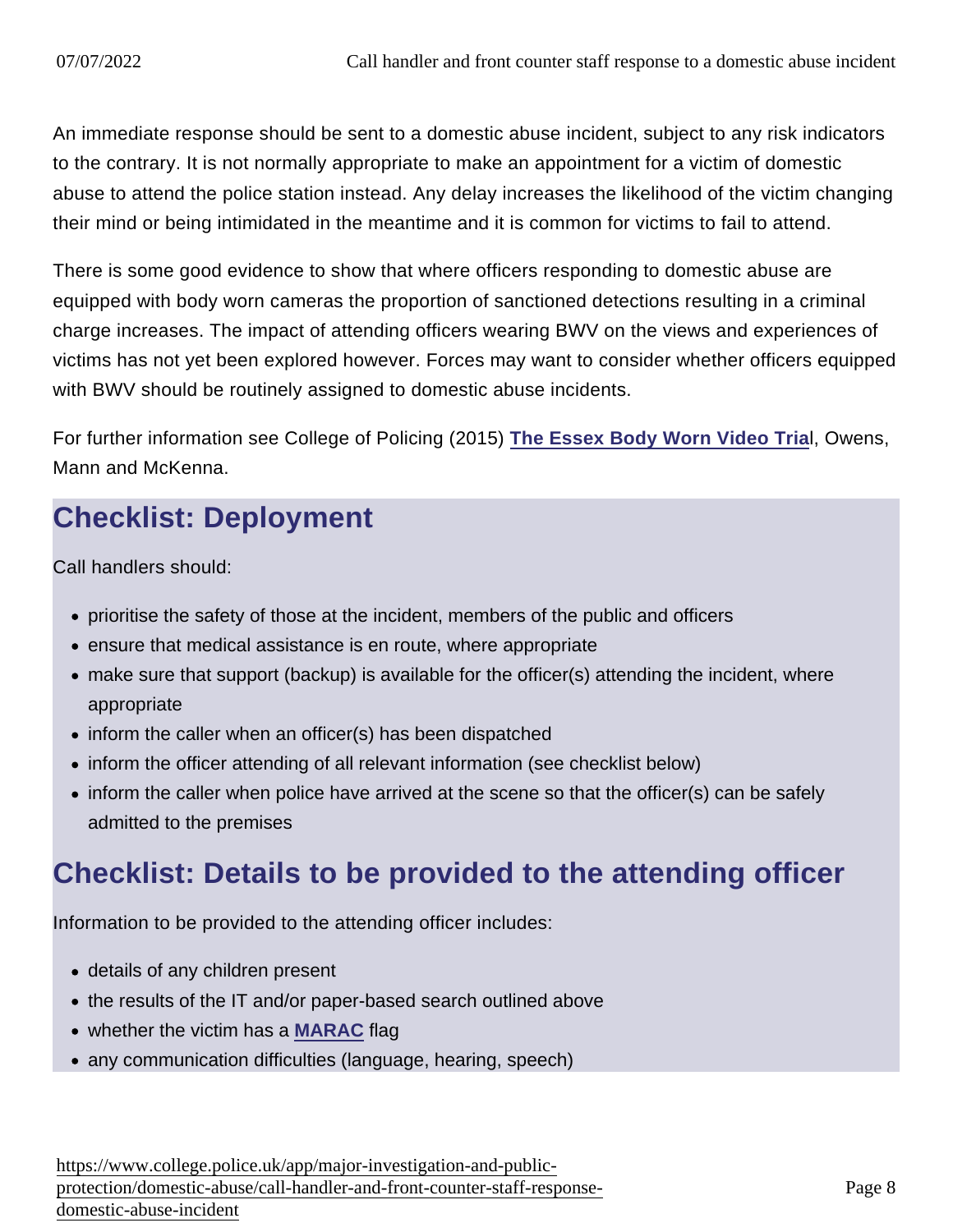- any other factors that may affect the police response, for example, injury, the presence of weapons (especially firearms), drug or alcohol use
- a description of the suspect, where necessary
- whether supervisors are aware of the incident, in accordance with local policy
- what the victim/caller first said to the call handler this will help the officer if the victim minimises the incident on arrival because of fear or intimidation

Providing these details helps attending officers to tailor their response to the specific situation and to make victims as safe as possible.

Call handlers should ensure that they accurately relay the information provided to them by the caller. Inappropriate comment or interpretation can lead to a less effective response by the attending officer.

If the suspect is believed to have left the local area, this should be specifically flagged to the attending officer so that contact can be established and appropriate information exchanged with relevant police forces to ensure the victim's safety.

All domestic abuse-related computer-aided dispatch (CAD) entries must be closed with a reference number. They should not be closed until contact has been made with the victim and a risk assessment carried out. Where the original call indicates that a domestic abuse incident or crime has taken place, an incident or crime report should be completed using the appropriate force system. The only time an incident or crime report will not be required is where there is reliable evidence to refute the original information.

## Principles for telephone or video first response to domestic abuse

There is a strong theoretical case for adopting telephone first response (TFR) and 'emerging' empirical evidence base for video first response (VFR) to some incidents of domestic abuse (DA) that would otherwise receive a 'slow time' deployment. Evaluation evidence from two forces for TFR showed greater disclosure of abuse, permitting a more comprehensive identification of risk and better recording of crimes with TFR.

See [Principles for telephone or video first response to domestic abuse](https://library.college.police.uk/docs/college-of-policing/Telephone-and-video-first-for-domestic-abuse-2022.pdf) for further information.